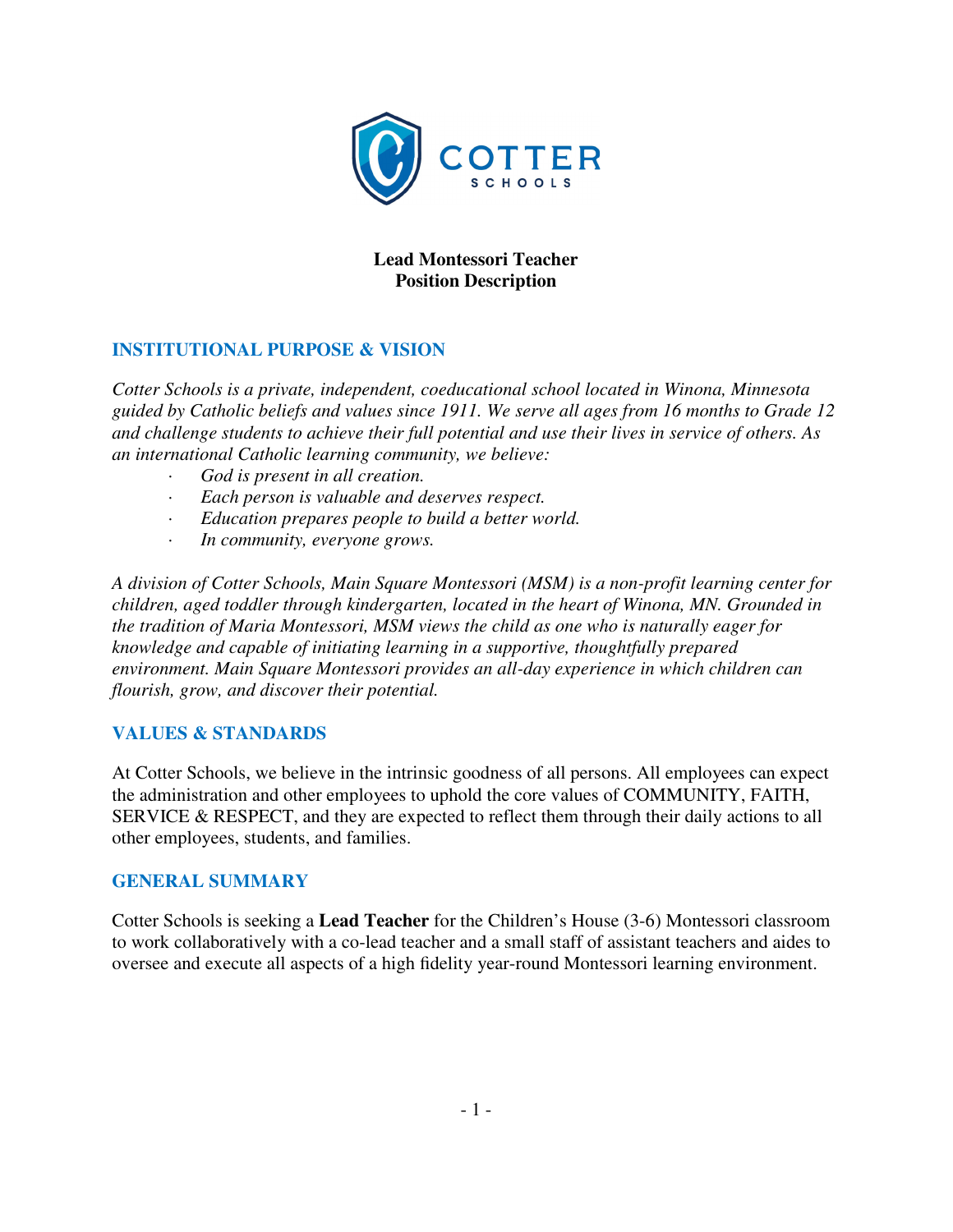### **RESPONSIBILITIES & DUTIES**

- 1. Plan individual and small group Montessori activities to stimulate growth in all Early Childhood Indicators of Progress as outlined by the MN Department of Education
- 2. Develop and plan instructional activities, and / or individual learning plans as required by the learning needs of the students
- 3. Use formal Montessori observation tools to develop a Montessori learning environment and individual student learning plans
- 4. Participate in staff meetings and school events
- 5. Work collaboratively with a co-teacher and classroom team
- 6. Plan, coordinate, and oversee the work of classroom assistants, aides, families, and volunteers
- 7. Communicate clearly and respectfully with other MSM employees
- 8. Maintain and update weekly lesson plans
- 9. Maintain accurate and complete records, as required by the Minnesota Department of Education, Minnesota DHS Licensing, and accrediting organizations
- 10. Maintain regular family communication, including regular newsletters, individual communications, and at least two conferences annually
- 11. Maintain healthy boundaries and equitable relationships that respect each child as an individual
- 12. Participate in extracurricular activities and events
- 13. Promote family involvement
- 14. Maintain professional competencies, including current, research based knowledge of child development, and participate in professional development activities
- 15. Work collaboratively with the Director to maintain the vision and mission of Cotter Schools and Main Square Montessori
- 16. Other duties as needed to successfully maintain a Montessori 3-6 learning environment

# **QUALIFICATIONS AND SKILLS**

- Qualified as a Lead Teacher under MN Department of Human Services Licensing Guidelines
- Montessori Training (desired will train the right candidate)
- BA or BS in education or related field
- A commitment to high fidelity Montessori instruction and best practices
- Excellent communication skills
- MN Early Childhood Licensure (desired)
- Ability to use email, google drive, and digital record keeping tools

## **PHYSICAL DEMANDS**

- Ability to lift 30 pounds, and have the physical capacity to work with young children (lifting, squatting, spending time on the floor)
- Ability to work safely in an early childhood environment where there is a high level of contagious illness.